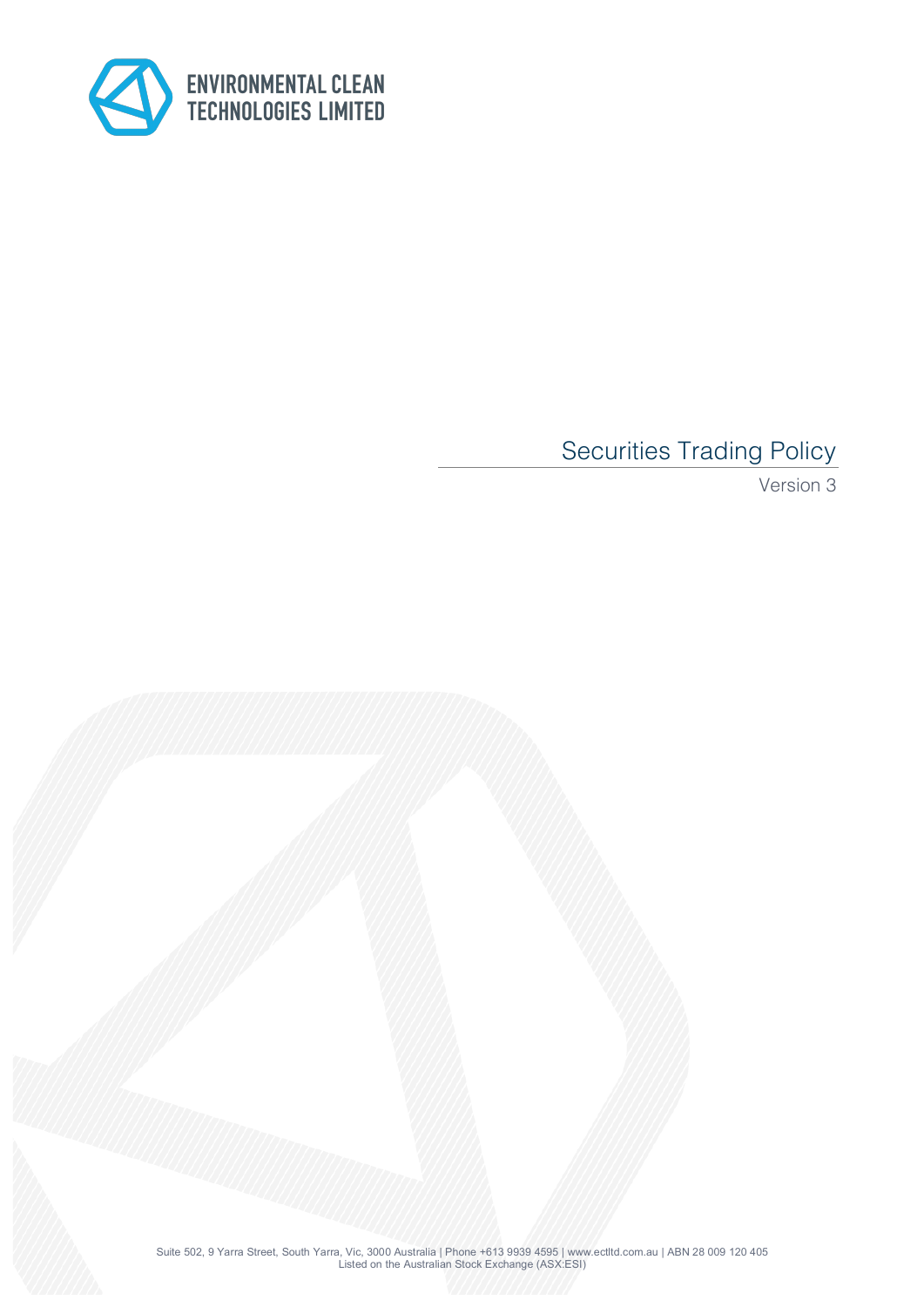# Contents

| WHEN DIRECTORS, SENIOR MANAGEMENT AND OTHER EMPLOYEES MAY DEAL  5 |  |
|-------------------------------------------------------------------|--|
|                                                                   |  |
|                                                                   |  |
|                                                                   |  |
|                                                                   |  |
|                                                                   |  |
|                                                                   |  |
|                                                                   |  |
|                                                                   |  |
|                                                                   |  |
|                                                                   |  |
|                                                                   |  |
|                                                                   |  |
|                                                                   |  |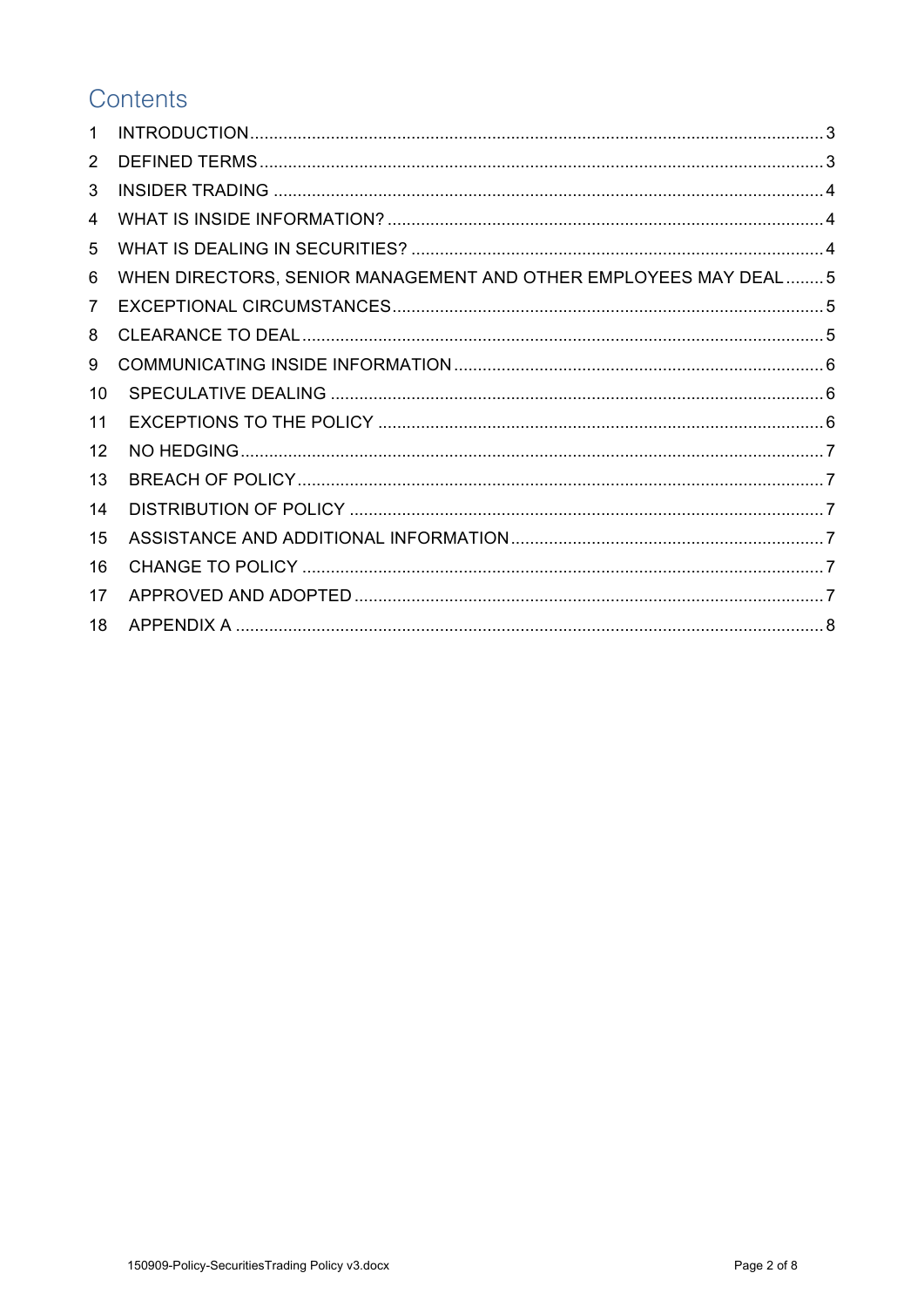# **1 Introduction**

- 1.1 The shares of Environmental Clean Technologies Limited (Company) are listed on the Australian Stock Exchange Limited (ASX).
- 1.2 This Securities trading policy (the Policy) outlines:
	- a) when directors, senior management and other employees may deal in Company Securities; and
	- b) procedures to reduce the risk of insider trading.

#### **2 Defined terms**

In this policy:

#### **Approving Officers** means:

- c) the Chairman of the Board and one other Director; or
- d) in the Chairman's absence, any two Directors.

**Black Out Period** means the following periods of time:

- a) 31 December until midday Eastern Standard Time (EST) on the next business day after the day on which the half year results are announced; and
- b) 30 June until midday EST on the next business day after the day on which the full year results are announced; and
- c) Any other period that may be declared from time to time by the directors.

**Company Securities** means shares, options or performance rights over those shares and other securities convertible into shares, and any financial products of the Company traded on ASX.

**Dealing Window** means a period of 8 weeks commencing midday EST on the next business day after the day on which each of the following events occurs:

- a) the announcement of half year results;
- b) the announcement of annual results;
- c) the issue of a prospectus relating to equity securities.

**Family** in relation to a person means that person's spouse or defacto partner and any dependant children of that person.

#### **Specified Person** means:

- a) all directors and officers of the Company;
- b) all employees of the Company;
- c) in relation to any person under (a) or (b) above:
	- (i) any member of their Family;
	- (ii) their nominee, including an investment manager;
	- (iii) a trust and or superannuation fund of which they, any member of their Family, or any Family controlled company, are the trustee, member or beneficiary;
	- (iv) a person in partnership or acting in concert with them or any of their connected persons mentioned in (i) to (iii) above (acting in his or her capacity as such);
	- (v) a company which they or their Family control; and
	- (vi) any person or entity over which the persons mentioned in (a) or (b) above has control.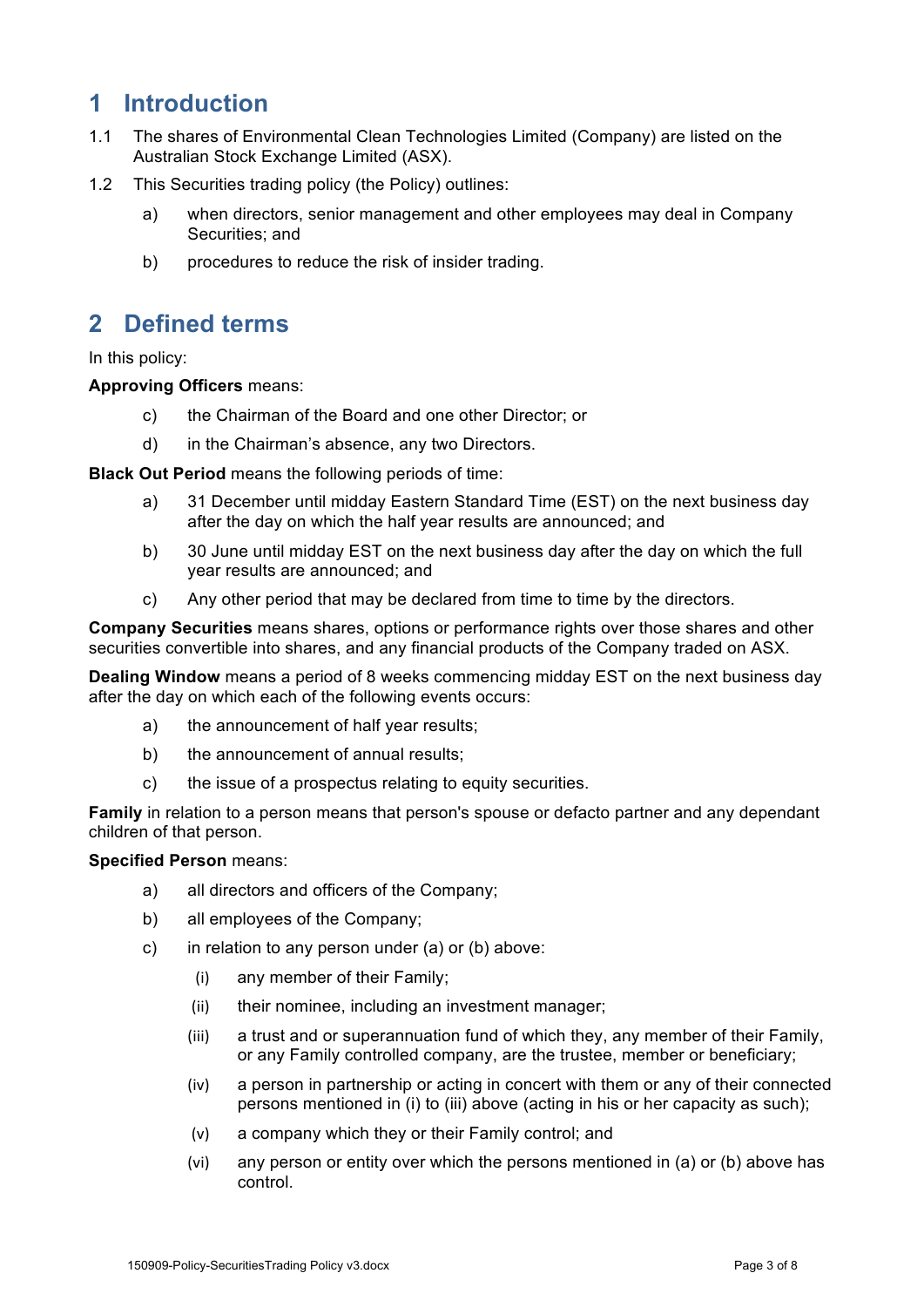- d) any who is notified to be a Specified Person by the Chairman or Board of the company.
- e) Any other person that is a "key management personnel" as defined in AASB 124 Related Party Disclosures. http://www.aasb.gov.au/admin/file/content105/c9/AASB124\_12-09.pdf<sup>1</sup>

# **3 Insider trading**

- 3.1 If a person has information about listed securities and the person knows, or ought reasonably to know, that the information is inside information, it is likely to be illegal for the person to:
	- a) deal in the securities;
	- b) procure another person to deal in the securities; or
	- c) give the information to another person who the person knows, or ought reasonably to know, is likely to:
		- (i) deal in the securities; or
		- (ii) procure someone else to deal in the securities.
- 3.2 Insider trading is a criminal offence. It is punishable by substantial fines or imprisonment or both. A company may also be liable if an employee or director engages in insider trading.
- 3.3 Insider trading may also attract civil penalties. A court may impose substantial pecuniary penalties for insider trading and order payment of compensation to persons who suffer loss or damage because of insider trading.

# **4 What is inside information?**

- 4.1 Inside information is information that:
	- a) is not generally available; and
	- b) if it were generally available, would, or would be likely to, influence persons who commonly invest in securities in deciding whether to acquire or dispose of the relevant securities.
- 4.2 Information is generally available if it:
	- a) is readily observable;
	- b) has been made known in a manner likely to bring it to the attention of persons who commonly invest in securities of the relevant type, and a reasonable period for that information to be disseminated has elapsed since it was made known; or
	- c) consists of deductions, conclusions or inferences made or drawn from information falling under paragraphs 4.2(a) or 4.2(b).

#### **5 What is dealing in securities?**

- 5.1 Dealing in securities includes:
	- a) applying for, acquiring or disposing of, securities;
	- b) entering into an agreement to apply for, acquire or dispose of, securities; and
	- c) granting, accepting, acquiring, disposing, exercising or discharging an option or other right or obligation to acquire or dispose of securities.

 $<sup>1</sup>$  Appendix A</sup>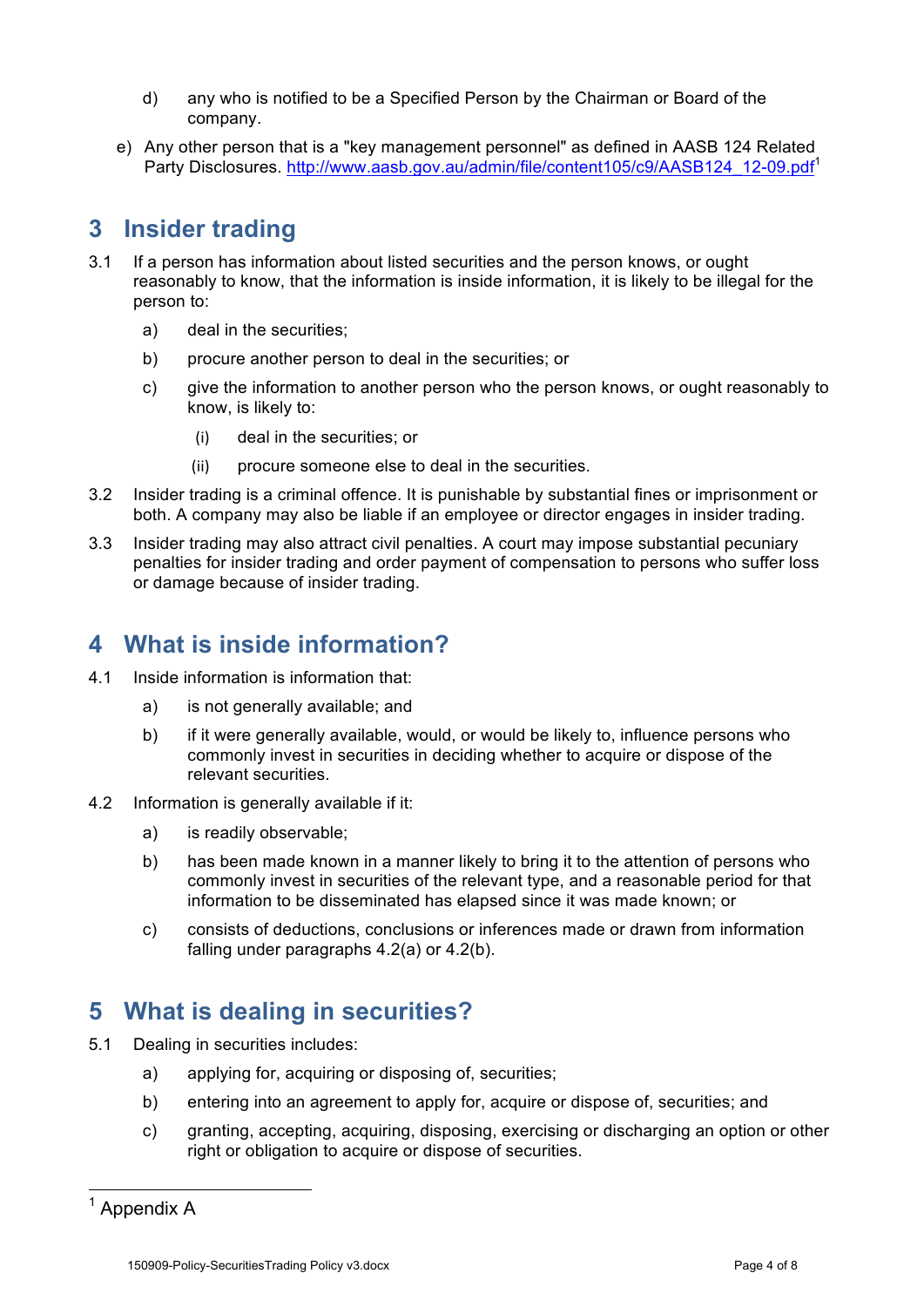- d) encumbering, offering as security or establishing a lien over securities.
- 5.2 This policy will not restrict a grant by the Company to an employee of an option, performance right or other convertible security, or their exercise, at a time when the only inside information known to the employee is also known by the Company.

#### **6 When directors, senior management and other employees may deal**

- 6.1 Subject to paragraph 5.2, a person other than a Specified Person may deal in Company Securities if both of the following are satisfied:
	- a) they do not have information that they know, or ought reasonably to know is inside information in relation to Company Securities; and
	- b) it is outside of a Black Out Period.
- 6.2 Subject to paragraph 5.2, a Specified Person may only deal in Company Securities if the following are satisfied:
	- a) they do not have information that they know, or ought reasonably to know is inside information in relation to Company Securities; and
	- b) it is outside of a Black Out Period; and
	- c) they deal during a Dealing Window period; or
	- d) they have obtained clearance to deal in accordance with paragraph 8.

#### **7 Exceptional Circumstances**

- a) A Specified Person who is not in possession of inside information, may be given prior written clearance to sell or otherwise dispose of the securities of the Company during a Black Out Period or outside a Dealing Window under the trading policy where the Specified Person is in severe financial hardship or there are other exceptional circumstances. The determination of Exceptional Circumstances will be at the discretion of the Chairman or in the case of the Chairman, by the director who, in normal circumstances acts as Chair in the absence of the Chairman.
- b) Exceptional Circumstances will include severe financial hardship if the Specified Person has a pressing financial commitment that cannot be satisfied otherwise than by selling the relevant securities of the Company or there is a legal or regulatory requirement for the Specified Person to transfer or sell securities of the Company.
- c) A Specified Person must apply in writing to the Chair for consideration under the Exceptional Circumstances provisions of the Policy and the Chair must respond in writing, and if it is deemed the Exceptional Circumstances do apply then the Specified Person may obtain clearance to deal in accordance with paragraph 8.

#### **8 Clearance to deal**

8.1 A Specified Person must make a request in writing to the Company Secretary before dealing in Company Securities as prescribed in paragraph 6.2.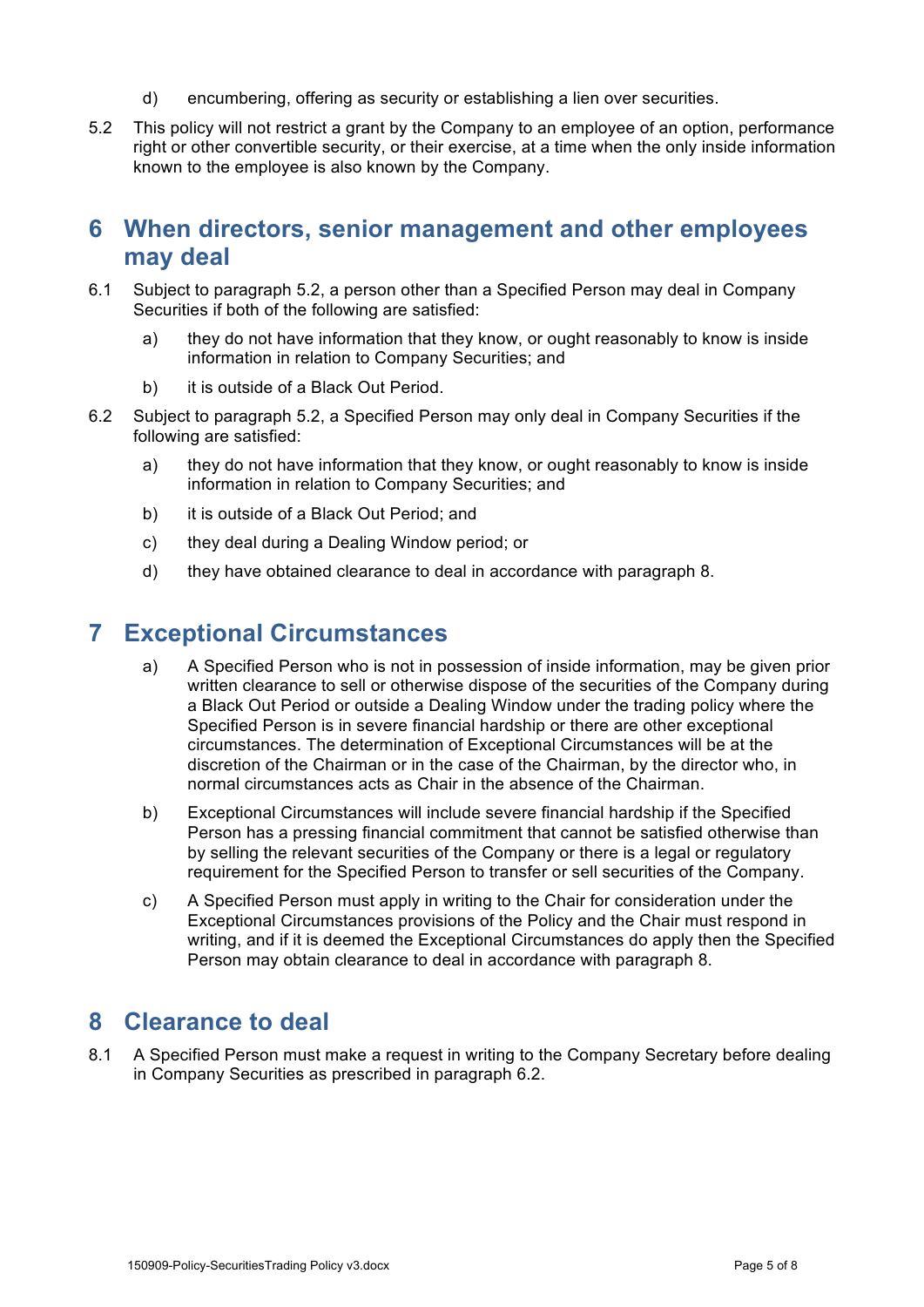- 8.2 The written request must also include confirmation that they have read the Securities Trading Policy and confirm that they understand their obligations relating to insider trading as per Division 3 of Part 7.10 of the Corporations Act (secs. 1042A-1045A).
- 8.3 The Company Secretary must request clearance from the Approving Officers.
- 8.4 The Approving Officers must not give clearance if:
	- a) there is a matter about which there is inside information in relation to Company Securities which the Specified Person is aware of when the Specified Person requests clearance or proposes to deal in Company Securities; and
	- b) the Approving Officers have any other reason to believe that the proposed dealing breaches this policy.
- 8.5 If clearance is given, the Specified Person must:
	- a) complete the dealing within 48 hours of approval; and
	- b) advise the Company Secretary of the dealing, including the number of securities bought or sold on specific dates.
- 8.6 The Company Secretary must keep a file of any written record of:
	- a) any information received from a Specified Person in connection with this policy;
	- b) any clearance given under this policy; and
	- c) the outcome of any cleared deal.

# **9 Communicating inside information**

- 9.1 If a Specified Person has information that he or she knows, or ought reasonably to know, is inside information in relation to Company Securities, the Specified Person must not directly or indirectly communicate that information to another person if he or she knows, or ought reasonably to know, that the other person would or would be likely to:
	- a) deal in Company Securities; or
	- b) procure another person to deal in Company Securities or the securities of the other entity.
- 9.2 An employee must not inform colleagues (except the Approving Officer or the Company Secretary) about inside information or its details, unless in the proper course of the Company's business.

### **10 Speculative dealing**

Directors, senior management and other employees may not deal in Company Securities on considerations of a short term or speculative nature.

#### **11 Exceptions to the policy**

This policy does not apply in the following circumstances:

a) trading in a managed securities portfolio where they are not in a position to influence a choice of the portfolio; or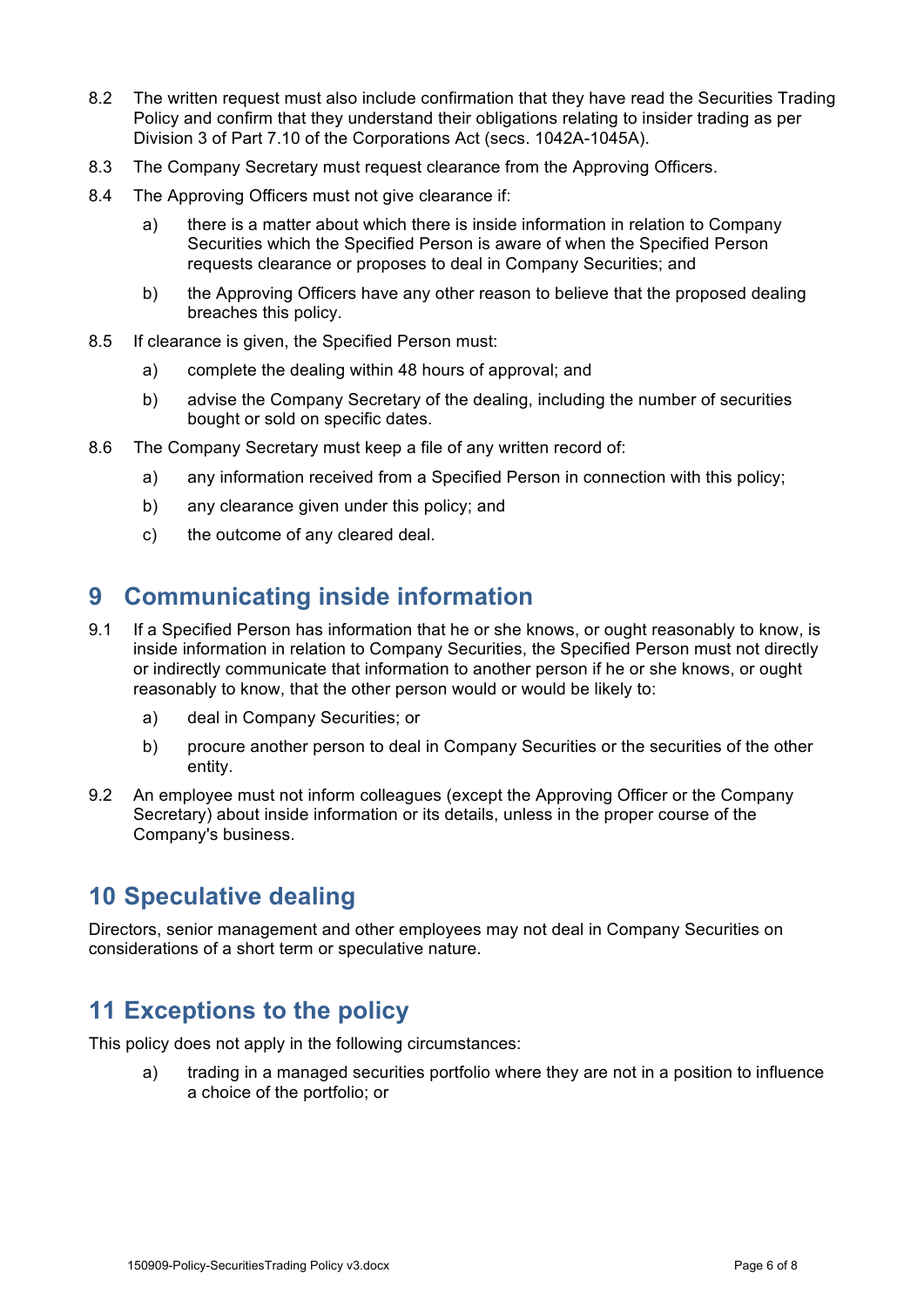- b) trading under a dividend reinvestment plan established by the Company where an instruction has been given to reinvest dividends; or
- c) where the trading results in no change in beneficial interest in the securities; or
- d) where the trading occurs under an offer to all or most of the security holders of the Company; or
- e) where the transaction concerned consists of the acquisition of ordinary shares in the Company by means of conversion of securities giving a right to ordinary shares (but does not consist of the sale of those shares following conversion).

# **12 No Hedging**

Employees may not enter into any transaction which would have the effect of hedging or otherwise transferring to any other person the risk of any fluctuation in the value of:

- a) shares in the Company which are subject to a restriction on disposal under an employee share or incentive plan; or
- b) options or performance rights (or shares in the Company underlying them) granted under an employee share or incentive plan.

### **13 Breach of policy**

A breach of this policy by directors, senior management and other employees is serious and may lead to disciplinary action, including dismissal. It may also be a breach of the law.

# **14 Distribution of policy**

This policy must be distributed to all directors, officers and employees of the Company.

### **15 Assistance and additional information**

Directors, senior management and other employees who are unsure about any information they may have in their possession, and whether they can use that information for dealing in securities, should contact the Company Secretary.

### **16 Change to policy**

The board may vary this policy at any time in its absolute discretion.

### **17 Approved and adopted**

This policy was update to version 1.2, approved and adopted by the board on  $6<sup>th</sup>$  October 2014